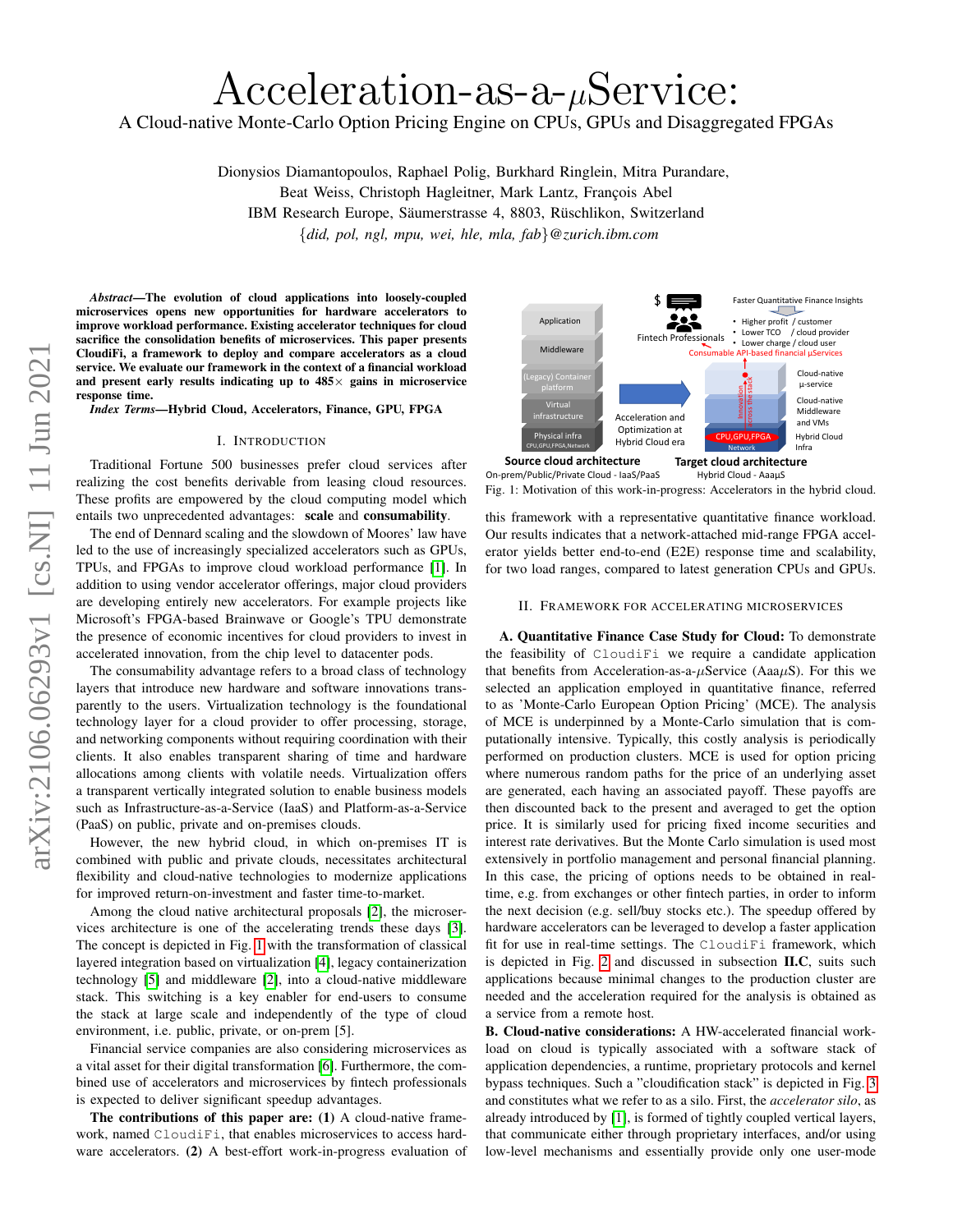<span id="page-1-0"></span>



API interface. This is typically consumed by cloud users within a VM on IaaS/PaaS setups on public, private and on-premises clouds.

Next, we define a *consumability silo* as a silo that includes the previous silo together with all the library dependencies that allow a standalone application to be executed on a cloud instance. E.g., if the cloud instance is a VM of a public IaaS, and our application is written in Python, then the consumability silo refers to the software stack required in this VM, from the base OS to the Python dependencies/runtime of this application, alongside the acceleratorspecific device drivers.

In this paper, we introduce a novel framework to break the consumability silo between acceleration infrastructure on CPUs, GPUs and FPGAs and software microservices on cloud servers. We defined a cloud architecture where microservices can access various accelerators for function offloading and acceleration.

C. The **CloudiFi** Framework: We developed the CloudiFi framework following the *Twelve-Factor App* microservices best practices, methodologies and guidelines [\[7\]](#page-2-6). The source architecture is composed of a compute node connected to different accel-

erators, as depicted in the left part of Fig. [2.](#page-1-0) For every accelerator we select different implementations for our financial workload, as discussed later in Section [III.](#page-1-2) Every implementation is associated with an *consumability silo*. The right part of Fig. [2](#page-1-0) shows the target architecture of the CloudiFi framework. We briefly detail the main components of the target architecture, as depicted in Fig. [4.](#page-1-3) The option pricing requests are issued from the cloud users using a RESTful API, an API exposed via HTTP endpoints. The KONG API Gateway is a service that enables load balancing and scales the overall service throughput.

<span id="page-1-3"></span>

Fig. 4: The architecture of CloudiFi framework.

The Splitter is a component that uses the same REST API with the clients but splits the request into smaller requests in order to parallelize the processing time, as depicted in the lower part of Fig. [4.](#page-1-3) The HAProxy is the central load balancer that distributes the smaller batches to the workers. Finally, the  $\mu$ **Service Workers** are the processing threads of a hosting node that serve the cloud requests. The workers are based on Python runtime with the Sanic

concurrent and non-blocking tasks. We use the *blueprint* object of Sanic that routes the incoming request to the code of every  $\mu$ Service. We implemented a python wrapper for every accelerator as a *blueprint* object. The workers are executed in an isolated environment using Docker containers, enabling increased stability, system robustness and cloud-native development processes [\[7\]](#page-2-6).

web framework on top. This allows the usage of asynchronous,

# III. MCE CHARACTERIZATION

<span id="page-1-2"></span>Before assessing the performance of a set of accelerators in CloudiFi, we first benchmark them as standalone applications. Our compute node is composed of a server node connected to different accelerators, as depicted in Fig. [2](#page-1-0) (left part). The server is used for processing the MCE workload. We selected the following implementations: C1) a CPU implementation using the QuantLib library [\[8\]](#page-2-7) (Python), C2) a CPU implementation using the TensorFlow (TF) Quant Finance (tfquant) library from Google [\[9\]](#page-2-8), C3) the same as C2, but using the XLA compiler [\[10\]](#page-2-9), G1) an in-house GPU implementation of MCE using the CUDA library, G2) the GPU version of C2, G3) the GPU version of C3, F1) an FPGA implementation on AWS using the Vitis Quantitative Finance library [\[11\]](#page-2-10), F2) F1 using a disaggregated FPGA node (disFPGA)[\[12\]](#page-2-11).

All of these best-effort implementations are state-of-art (SoA) MCE workloads, to the best of our knowledge. To explore which are suitable for cloudification, we first benchmark them as standalone applications, avoiding any overheads related to microservices. All CPU and GPU implementations are executed on the same on-prem server node. The F1 is evaluated on an *AWS f1.x2large* instance (Xilinx VU9P FPGA tightly attached to Intel Xeon E5-2686 v4 Broadwell CPU). The difference between F1 and F2 is that the former is a typical FPGA attachment to the CPU over PCIe, similar to how GPUs are attached to CPUs, i.e. as peer co-processors. In the latter, the FPGA is decoupled from the CPU of the server and directly connected to the network. This is enabled by implementing an integrated Network Interface Card (iNIC) into the FPGA logic, as described in [\[12\]](#page-2-11). Our benchmarking results are shown in Fig. [5.](#page-2-12) For every measurement we report *cold* and *hot* times. Cold accounts for the first time of execution. Hot refers to the geometric mean of 100 runs after the first time of execution.

Due to CPU/GPU cache misses, we observed differences on the order of 26%/42% for the C1/G1 cold versus hot implementations respectively. However in the other CPU and GPU implementations, that employ the *tfquant* library, we observed a difference of one to two orders of magnitude, which is attributed to the graph optimization time of TF. For F1 we also measured a difference of  $20.1 \times$  due to the overhead in opening the FPGA device, for the first time, through the OpenCL-based Xilinx runtime. The F2 implementation exhibits a difference of 24% that is related to whether the TCP/UDP connection is initialized (cold) or the TCP/UDP socket is already open (hot). In general, we observed performance deviations of up to  $1380\times$ , depending on the accelerator, compiler and HW/SW stack readiness

<span id="page-1-1"></span>

cation, tightly coupled silos, and HW.